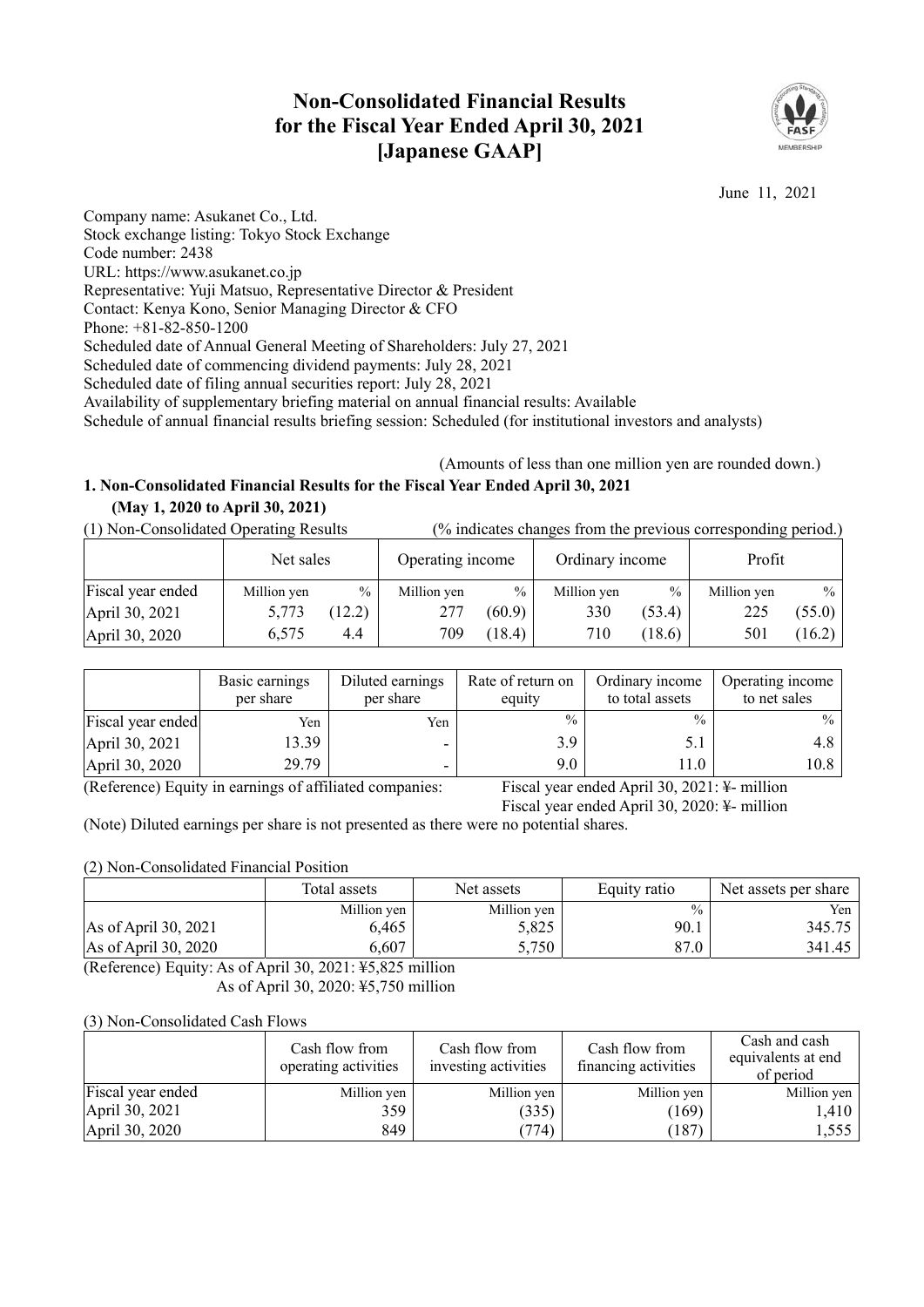### **2. Dividends**

|                                                    |                          |                                            | Annual dividends | Total    | Dividend | Dividends             |                 |                  |
|----------------------------------------------------|--------------------------|--------------------------------------------|------------------|----------|----------|-----------------------|-----------------|------------------|
|                                                    | 1st                      | 2nd<br>quarter-end quarter-end quarter-end | 3rd              | Year-end | Total    | dividends<br>(Annual) | payout<br>ratio | to<br>net assets |
|                                                    | Yen                      | Yen                                        | Yen              | Yen      | Yen      | Million yen           | $\frac{0}{0}$   | $\frac{0}{0}$    |
| Fiscal year ended<br>April 30, 2020                | $\overline{\phantom{0}}$ | $0.00\,$                                   | ۰.               | 10.00    | 10.00    | 168                   | 33.6            | 3.0              |
| Fiscal year ended<br>April 30, 2021                |                          | 0.00                                       |                  | 7.00     | 7.00     | 117                   | 52.3            | 2.0              |
| Fiscal year ending<br>April 30, 2022<br>(Forecast) | $\overline{\phantom{0}}$ | 0.00                                       | -                | 7.00     | 7.00     |                       | 59.1            |                  |

## **3. Non-Consolidated Financial Results Forecast for the Fiscal Year Ending April 30, 2022 (May 1, 2021 to April 30, 2022)**

(% indicates changes from the previous corresponding period.)

|           | Net sales   |               | Operating income |                          | Ordinary income |        | Profit      |      | Basic earnings<br>per share |
|-----------|-------------|---------------|------------------|--------------------------|-----------------|--------|-------------|------|-----------------------------|
|           | Million yen | $\frac{0}{0}$ | Million yen      | $\%$                     | Million ven     | $\%$   | Million yen | $\%$ | Yen                         |
| Full year | 6,270       | 8.6           | 285              | n <i>n</i><br><u>، ،</u> | 285             | (13.9) | 200         | 11.3 | .1.87                       |

As the Company manages its financial results at an annual base, the financial results forecast for the first half is not disclosed.

### **\* Notes:**

- (1) Changes in accounting policies, changes in accounting estimates and retrospective restatement
	- 1) Changes in accounting policies due to the revision of accounting standards: No
	- 2) Changes in accounting policies other than 1) above: No
	- 3) Changes in accounting estimates: No
	- 4) Retrospective restatement: No
- (2) Total number of issued shares (common shares)
	- 1) Total number of issued shares at the end of the period (including treasury shares): April 30, 2021: 17,464,000 shares April 30, 2020: 17,464,000 shares
	- 2) Total number of treasury shares at the end of the period: April 30, 2021: 615,057 shares April 30, 2020: 623,057 shares
	- 3) Average number of shares during the period: Fiscal year ended April 30, 2021: 16,845,874 shares Fiscal year ended April 30, 2020: 16,840,976 shares

\* These financial results are outside the scope of audit by a certified public accountant or an audit corporation.

### \* Explanation of the proper use of financial results forecast and other notes

The earnings forecasts and other forward-looking statements herein are based on information currently available to the Company and certain assumptions that the Company believes are reasonable, and actual results may differ significantly from these forecasts due to a wide range of factors.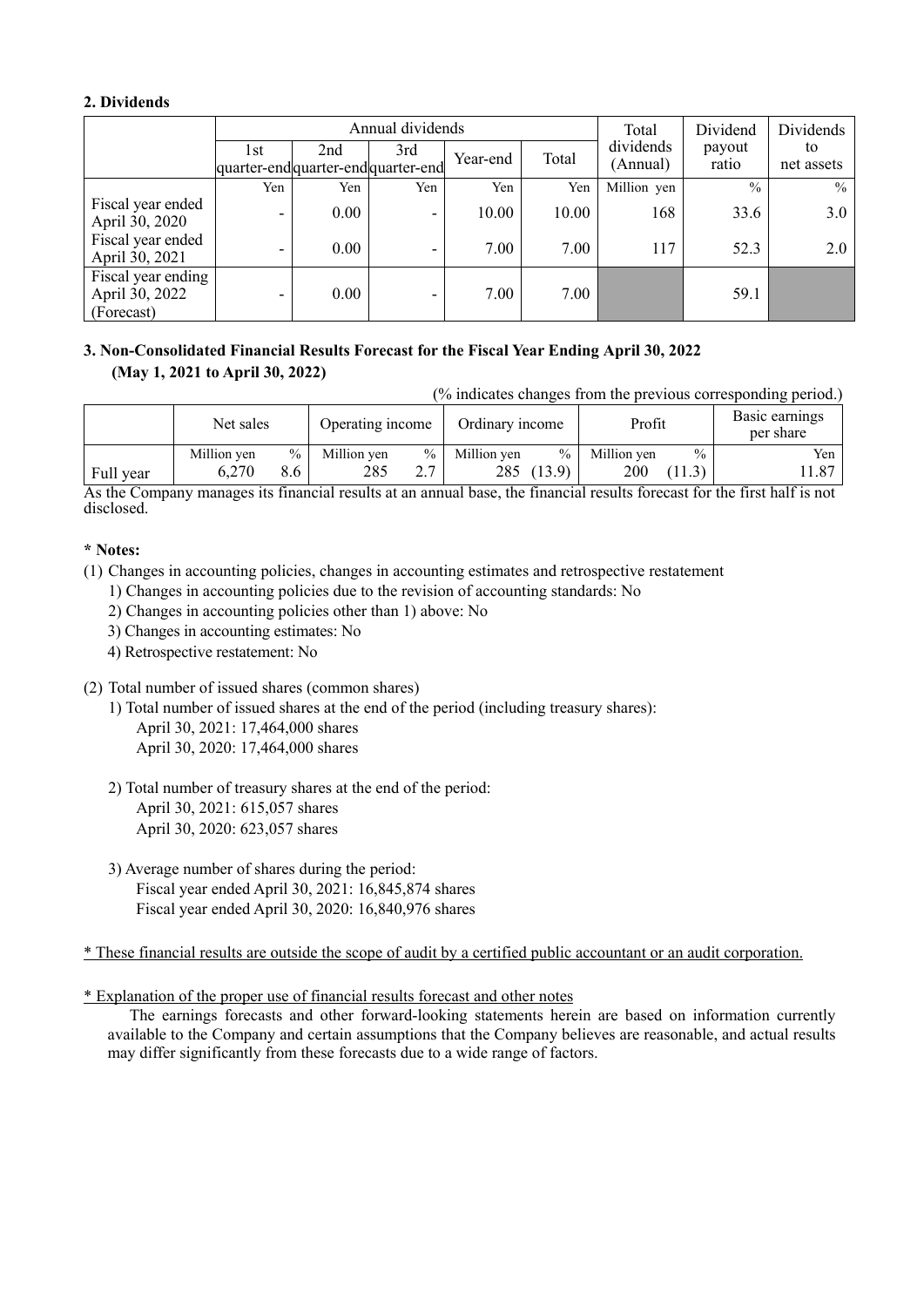### **4. Overview of Business Results**

#### (1) Overview of Business Results for this Fiscal Year

During this fiscal year, the economy of Japan continued to face harsh conditions including deteriorating corporate profits and stagnating personal consumption caused by the global coronavirus pandemic and the initial state of emergency. The future remains extremely uncertain as there are signs of renewed growth in coronavirus infections.

Asukanet operates three business areas, each with different positioning and characteristics. They are (1) the memorial design service business, which adds digital processing and remote output services for photos of the deceased to a funeral business that is largely unaffected by economic trends, (2) the personal publishing business, which provides ideas for new photo output methods that allow users to create complete photo collections beginning from just a single book, and (3) the aerial imaging business, which is utilizing unique, recently-developed technologies aiming to create a new market and achieve dreams.

During this fiscal year, we released the web childbirth announcement service "e-tayori" which connects "congratulations" and "thank you". Also, we established a technical development center for the aerial imaging business in Sagamihara, Kanagawa Prefecture.

Following is an overview of the business results for each segment. The result figures for each segment include internal intersegment sales.

(1) Memorial design service business

In this business, during the first half of the year we faced a difficult struggle for income from processing photos of the deceased due to the effects of the coronavirus pandemic, however business gradually recovered beginning from the second half. There was also a decline in sales of funeral production tools due to the trend toward smaller funeral sizes. Sales of equipment for printing photos of the deceased were also difficult as customers chose to delay replacing their equipment. On the other hand, our efforts to strengthen inside sales for the "tsunagoo" service, which connects the chief mourner and funeral participants, succeeded in producing a steady increase in the number of contracts and number of uses.

As a new project, we worked to strengthen the "tsunagoo" functions, for example by adding the new "inori" remembrance service that is unrestricted by time and place. We also continued to make improvements to the focus restoration tool that we have introduced, aiming to improve the processing quality for photos of the deceased.

In terms of profit and loss, despite the reduction of advertising expenses and travel and transportation expenses, there was an increase in personnel expenses resulting from the higher number of employees involved in image processing, and a temporary increase in expenses resulting from the relocation of our Kanto region operations center which was done in order to reduce fixed costs. These factors resulted in lower profits compared with the same period in the previous fiscal year.

As a result, sales were 2,492,188 thousand yen (97.4% compared to the previous fiscal year), and segment income was 616,970 thousand yen (93.4% compared to the previous fiscal year).

#### (2) Personal publishing service business

This business operates *AsukaBook* for the professional photography market in Japan, and *MyBook* for the general Japanese consumer market. We are also engaged in OEM supply of photo albums and photo prints based on photos that were taken with smartphones.

In the professional photographers market, our primary business of wedding photo albums saw difficult sales due to the many delayed weddings and other effects of the coronavirus pandemic. There were strong sales of products for architectural photography and studio photography, however these are not enough to cover the decline in sales for wedding-related photography. We also conducted online seminars and updated our ordering tools and other services.

In the general consumer market, we conducted the *MyBook* 20th anniversary campaign, as well as effective advertising and use of SNS. We also conducted promotions for seasonal products such as calendars and graduation albums. As a result, sales of photo albums intended to record the growth of children were relatively strong. However sales of photo albums intended to commemorate travel and events struggled due to the effects of the coronavirus pandemic. The same trends were also seen in OEM supply.

In terms of income, we succeeded in reducing advertising expenses, travel and transportation expenses, and delivery expense, and we also restructured our production workplace personnel. However there were large effects on our production system of company-operated plants which resulted from the declining operating rate that accompanied the drop in sales, and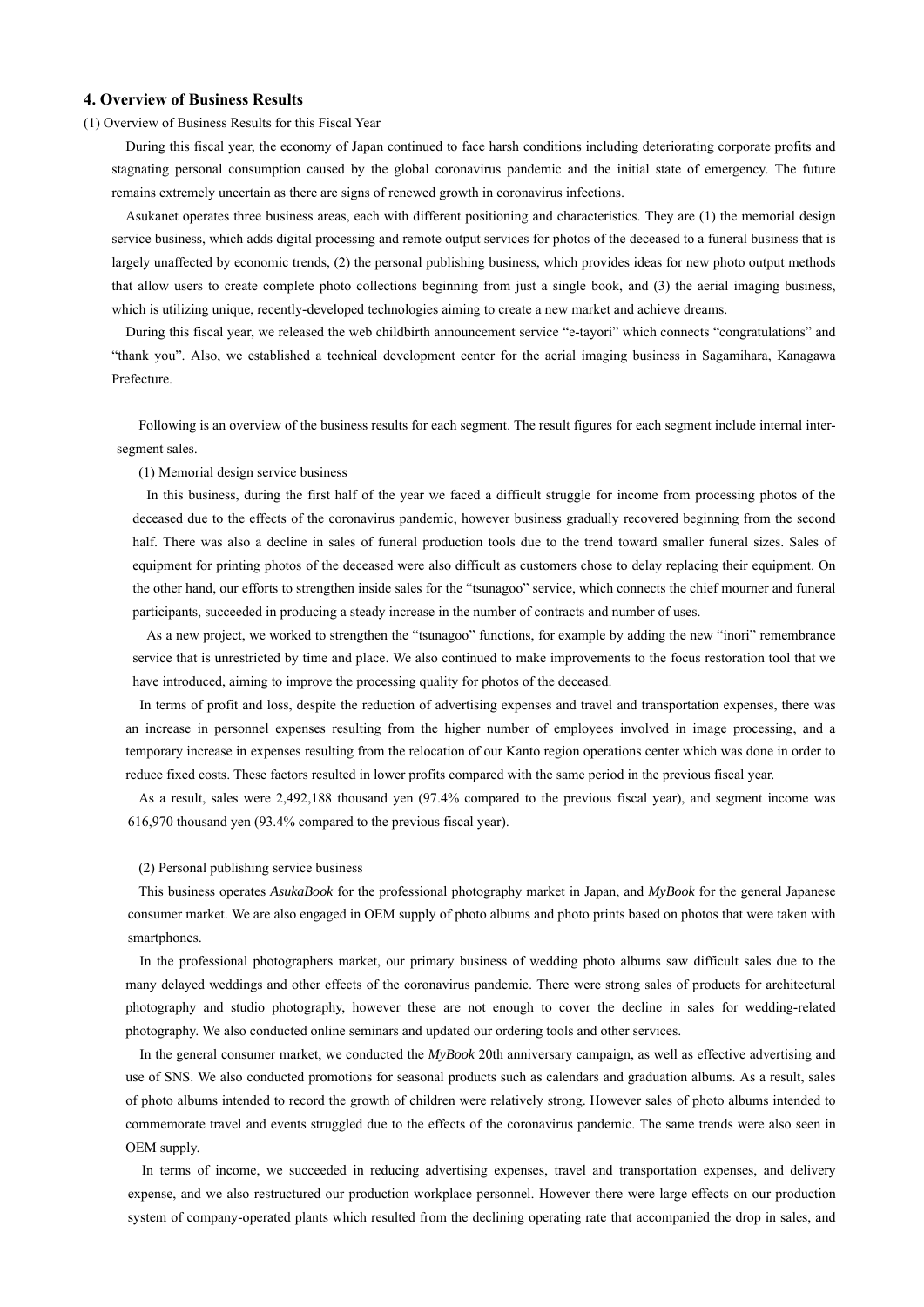there was a large decrease in segment income.

As a result, sales were 3,157,864 thousand yen (80.8% compared to the previous fiscal year), and segment income was 471,074 thousand yen (51.0% compared to the previous fiscal year).

#### (3) Aerial imaging business

This business was launched in March 2011, aiming to create a market through new image and video expressions utilizing aerial imaging technologies. We are developing, manufacturing, and selling both glass and plastic "ASKA3D plates" that utilize our original technologies to project images in mid-air.

For glass ASKA3D plates, the business environment suffered from a slowdown in the signage market – particularly overseas – as a result of the coronavirus pandemic. However on the production side, we continued working to resolve process issues and worked to increase our supply capacity. In the future, we will increase production and reduce costs for ASKA3D plates through the use of outside production, and will expand sales for signage applications. At the same time, at the technical development center that we opened in June 2020 in order to shift mass-production technologies for glass ASKA3D plates inhouse, we carried out repeated production of prototype products and succeeded in production of small-size plates with a consistent level of quality. In the future, we will accelerate research and development for stabilizing and improving quality, and for increasing plate size.

For plastic ASKA3D plates, much attention is being given to the use of aerial imaging for touchless operations. We received numerous inquiries and proceeded with sample sales for the use of plates incorporated into customer products. We succeeded in development of the 250 mm square plates for which there was strong demand, and began supplying samples. In the future, we will work to acquire mass-production orders for plates that will be incorporated in customer products.

In the area of marketing, in addition to sales through our own marketing activities in the Japan market, we are also conducting sales through agents in three locations in overseas markets. The coronavirus pandemic has resulted in numerous difficulties including canceled exhibitions, delays in progress on various projects, and restrictions on marketing activities. On the other hand, we have seen growing numbers of product installations and verification tests, as well as cases of commercialization by business partners, and we are continuing to make progress in acquiring orders.

In terms of profit and loss, despite the reduction of advertising expenses and travel and transportation expenses, the higher R&D expenses for improvements to ASKA3D plates and the establishment of a technical development center resulted in higher advance expenses during this fiscal year.

As a result, sales were 124,221 thousand yen (112.2% compared to the previous fiscal year), and segment loss was 272,628 thousand yen (compared to a loss of 236,097 thousand yen in the previous fiscal year).

As a result of the above, sales were 5,773,644 thousand yen (87.8% compared to the previous fiscal year). In terms of income, due to a decrease in segment income in the personal publishing service business, ordinary income was 330,836 thousand yen (46.6% compared to the previous fiscal year) and net income was 225,503 thousand yen (45.0% compared to the previous fiscal year).

### (2) Overview of the Financial Status during this Fiscal Year

(Overall situation)

Total assets at the end of this fiscal year decreased by 142,338 thousand yen to reach 6,465,349 thousand yen. This decrease was primarily due to a decrease in cash and deposits of 145,728 thousand yen. The equity ratio also increased by 3.1 points from the end of the previous fiscal year to reach 90.1%.

#### (Current assets)

Current assets at the end of this fiscal year decreased by 50,578 thousand yen from the end of the previous fiscal year to reach 3,071,195 thousand yen. While there was an increase of 50,716 thousand yen in work in progress, this decrease was primarily due to a decrease in cash and deposits of 145,728 thousand yen.

### (Fixed assets)

Fixed assets at the end of this fiscal year decreased by 91,760 thousand yen to reach 3,394,153 thousand yen. This decrease was primarily due to a decrease in investments and other assets of 80,552 thousand yen resulting from cancellation of insurance.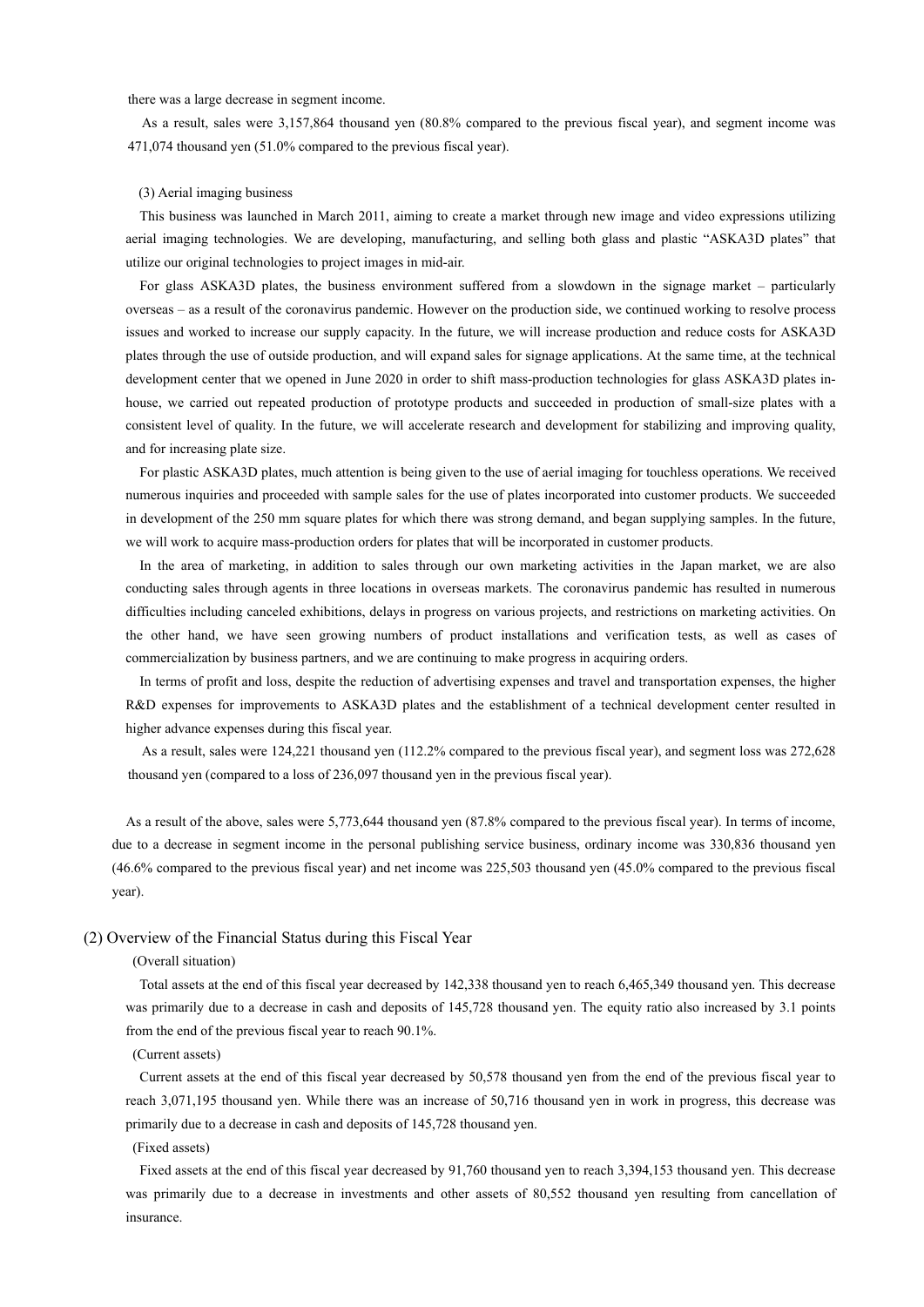(Current liabilities)

Current liabilities at the end of this fiscal year decreased by 216,748 thousand yen from the end of the previous fiscal year to reach 633,121 thousand yen. This decrease was primarily due to a decrease of 71,700 thousand yen in income taxes payable and a decrease of 100,000 thousand yen in the provision for directors' retirement benefits.

(Fixed liabilities)

Fixed liabilities at the end of this fiscal year decreased by 804 thousand yen from the end of the previous fiscal year to reach 6,628 thousand yen.

# (Net assets)

Net assets at the end of this fiscal year increased by 75,213 thousand yen from the end of the previous fiscal year to reach 5,825,599 thousand yen. This increase was primarily due to an increase of 57,093 thousand yen in retained earnings.

#### (3) Overview of cash flows in this fiscal year

Despite a decrease in capital investment, as a result of the decline in net income, cash and cash equivalents (hereafter referred to as "Funds") at the end of this fiscal year decreased by 145,728 thousand yen from the end of the previous fiscal year to reach 1,410,088 thousand yen.

(Cash flows from operating activities)

Net Funds acquired as a result of operating activities during this fiscal year was 359,336 thousand yen (compared to 849,178 thousand yen acquired during the previous fiscal year). The primary factors affecting this result were pre-tax net income of 328,082 thousand yen and depreciation expenses of 411,169 thousand yen on one hand, and the payment of 169,181 thousand yen in income taxes on the other.

(Cash flows from investing activities)

Net Funds expended as a result of investment activities during this fiscal year was 335,819 thousand yen (compared to 774,047 thousand yen expended during the previous fiscal year). This was primarily due to the acquisition of 350,105 thousand yen in tangible fixed assets.

(Cash flows from financing activities)

Net Funds expended as a result of financing activities during this fiscal year was 169,864 thousand yen (compared to 187,583 thousand yen expended during the previous fiscal year). This was primarily due to the payment of 168,915 thousand yen in dividends.

### (4) Future Outlook

Information about the future outlook and about the risks associated with the coronavirus pandemic is provided below. Beginning from the fiscal year ending April 30, 2022, the memorial design business will be renamed the funeral business, the personal publishing business will be renamed the photo book business, and the aerial imaging business will be renamed the aerial display business. Each of these businesses is listed below using their new names.

In the outlook for the next fiscal year, we expect extremely difficult conditions as a result of factors including the prolonged slowdown caused by the COVID-19 outbreak.

Our company is operating a business that is consistent with the current times in which services are customized to meet individual needs even for minimum lot sizes, and aims to capture stable demand. Although we have constructed strong business models in both the funeral business and photo book business, we recognize that the effects of the coronavirus pandemic are an issue facing a recovery in sales. In the aerial display business where we are challenging ourselves and working to create a new market, more time has been required to achieve profitability than we initially expected. However there has been strong interest in the use of aerial imaging operations, and we will make use of this opportunity to achieve a large leap forward. We will also continue to challenge ourselves in the development of new business and services.

The coronavirus pandemic has had a large effect on society, and there is the possibility that customer needs in our areas of business may undergo large permanent changes. We recognize that it is important to develop products and services that can respond quickly to such changes in customer needs.

The following constitute the basis for the expected effects of the COVID-19 outbreak on each business area and the results forecast for the fiscal year ending April 30, 2022.

In the funeral business, funerals are currently small in size and sales of funeral production tools and related products have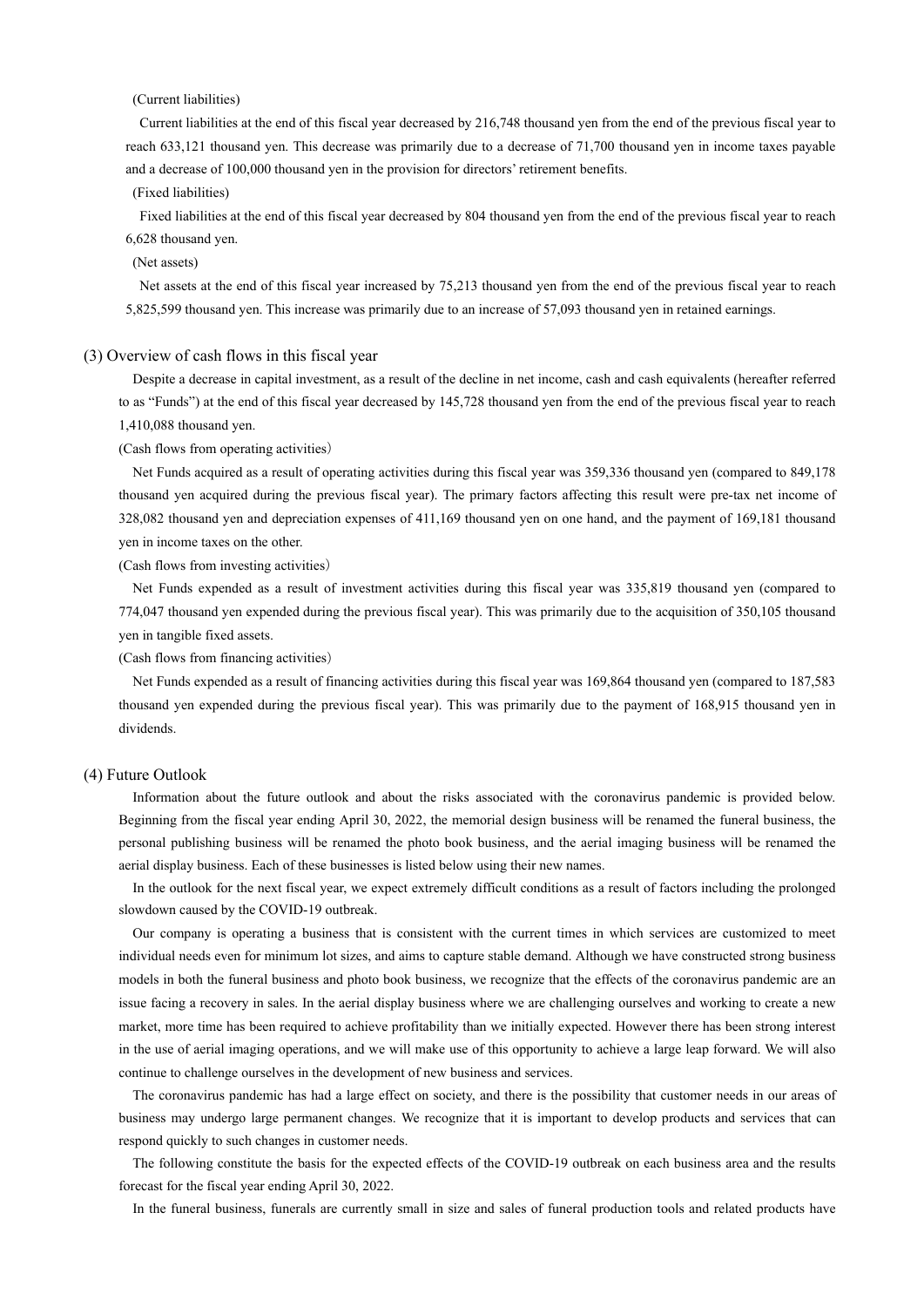declined. We are expecting that funeral formats will return to normal, however, sales of those funeral products will be still weak. In the photo book business, orders for the wedding albums that are our main product in the professional photographer market declined as weddings were postponed. We are expecting that these conditions will continue through the second quarter of the coming fiscal year and that demand will begin to return starting from the third quarter. The environment in the consumer market will be negative until the second quarter of the fiscal year ending April 30, 2022, with fewer opportunities for photography as people refrain from traveling and attending events. In the aerial display business, although COVID-19 has increased the focus on aerial imaging for achieving touchless operations, our marketing activities were restricted due to issues such as the need to refrain from business travel, particularly overseas business travel. Consequently we have planned for the risk that projects may be delayed and progress on new marketing may be limited. Our expectation is that the signage market, which has been subdued as a result of to the pandemic, will become active again starting from the second half of the fiscal year ending April 30, 2022.

Based on these difficult conditions, we will be taking the following actions in each business area.

In the funeral business, we will prominently promote the superiority that comes from our strength in image processing technologies and the application of focus correction tools utilizing the latest technologies in order to develop new customers and increase unit prices for existing customers. We will also reinforce our inside sales functions and work to expand the presence of "tsunagoo" and other new services.

In the photo book business, we will continue to challenge new markets such as architectural photography and studio photography. At the same time, we will launch new products, conduct online seminars, and reinforce our data delivery service for the professional photographer market, aiming to deepen our connections with customers. In terms of production, we will carry out capital investment including replacing printing machines and introducing inspection equipment as we work to strengthen the *MyBook* brand in consumer markets.

In the aerial display business, we will expand sales of plastic ASKA3D plates for incorporation into customer products that provide touchless operations, and will work to acquire mass production orders for plastic ASKA3D plates. With the glass ASKA3D plates intended for signage applications, we will focus on orders as the signage market recovers. In overseas sales, we will carry out efficient marketing activities in collaboration with our agents, and will expand our network of overseas agents. For outside production of glass ASKA3D plates, we will add production equipment, reduce costs, and strengthen production capacity. At the technical development center which began operating last year, we will invest in the equipment and expand the floor space which are devoted to developing production technologies. Although this will result in higher R&D costs, we intend to accelerate research and development for production of large-size plates.

Based on the above, in the forecast for the year ending April 30, 2022, with consideration for the effects of the COVID-19 pandemic, capital expenditure for new printing machines in the photo book business, and higher R&D expenses at the technical development center in the aerial display business, we are forecasting sales of 6,270 million yen (108.6% compared to the current year), operating income of 285 million yen (102.7%), ordinary income of 285 million yen (86.1%), and net income of 200 million yen (88.7%).

Although we have incorporated the above assumptions regarding changes and effects on demand resulting from the coronavirus pandemic, there are many uncertain elements, and any change in these assumed conditions potentially may also affect the business forecast. The aerial display business and other new business areas also involve technological research and marketing that we have not engaged in before, and many uncertain elements are involved in its commercialization.

Note: The above forecast was created based on information available at the time this material was released, and actual results may differ from the forecast values due to a variety of factors.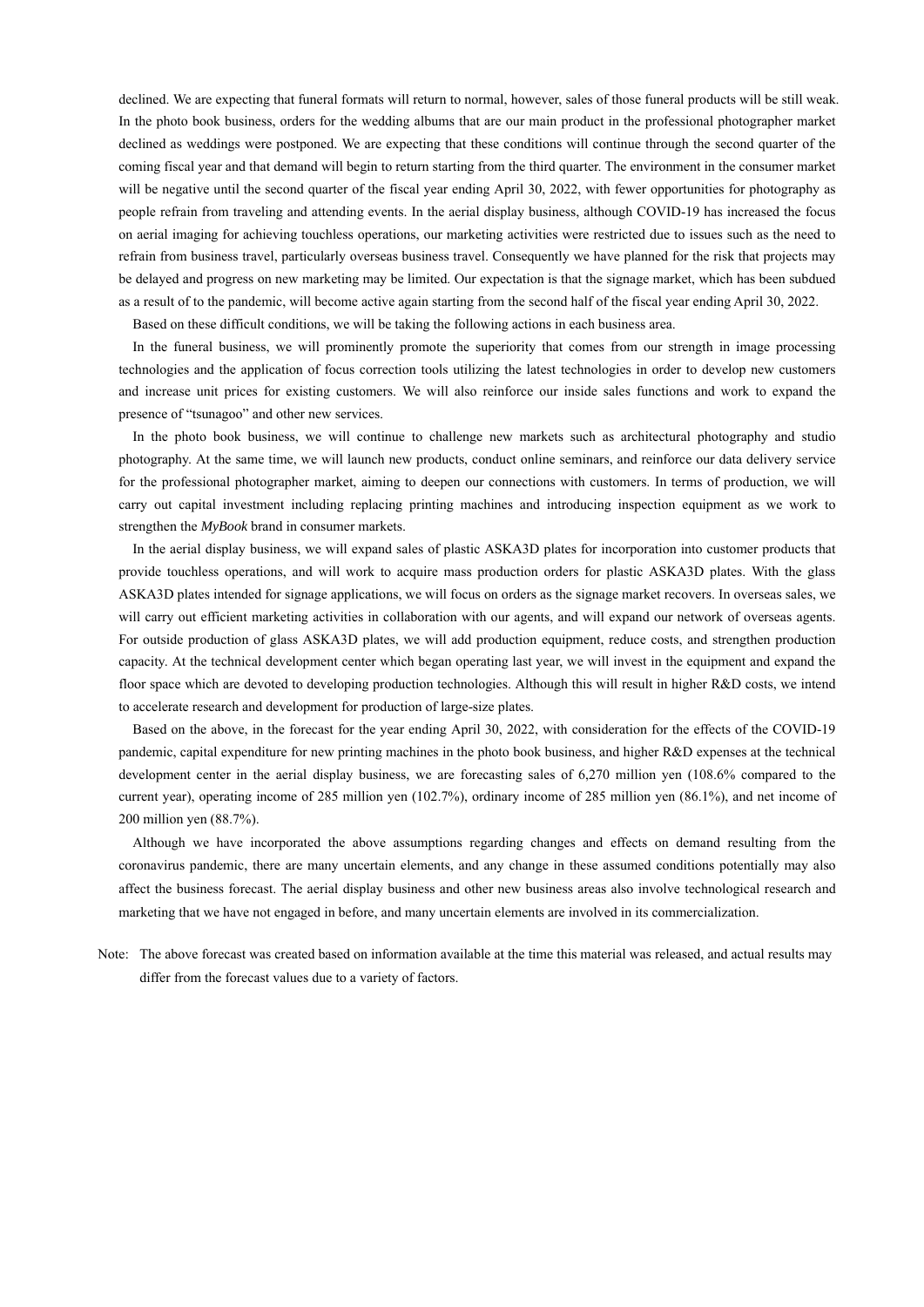# **5. Financial Statements for the Fiscal Year**

(1) Balance sheet

| Previous fiscal year<br>Current fiscal year<br>(Ended April 30, 2020)<br>(Ended April 30, 2021)<br>Asset<br>Current assets<br>Cash and deposits<br>1,960,817<br>1,815,088<br>Receivable notes<br>12,158<br>Accounts receivable-trade<br>785,875<br>775,996<br>190,796<br>220,028<br>Merchandise and products<br>Work in progress<br>49,083<br>99,800<br>Raw materials and supplies<br>98,238<br>86,770<br>27,906<br>32,011<br>Advanced payment<br>Others<br>1,248<br>45,718<br>Allowance for doubtful accounts<br>(4, 351)<br>(4,218)<br>Total current assets<br>3,071,195<br>3,121,774<br>Fixed assets<br>Tangible fixed assets<br>Building<br>1,372,631<br>1,448,017<br>Accumulated depreciation<br>(466, 762)<br>(518,700)<br>Buildings, net<br>905,868<br>929,317<br><b>Structures</b><br>26,606<br>26,606<br>Accumulated depreciation<br>(12, 876)<br>(14, 042)<br>13,729<br>Structures (net)<br>12,563<br>Machinery and equipment<br>1,562,081<br>1,769,091<br>Accumulated depreciation<br>(1, 113, 456)<br>(1,301,195)<br>448,625<br>Machinery and equipment, net<br>467,896<br>Vehicles<br>10,158<br>2,182<br>Accumulated depreciation<br>(6,160)<br>(1,111)<br>Vehicles (net)<br>3,997<br>1,071<br>Tools, equipments, and fixtures<br>413,315<br>452,384<br>Accumulated depreciation<br>(261, 686)<br>(269, 114)<br>Tools, equipments, and fixtures (net)<br>151,628<br>183,270<br>844,060<br>844,060<br>Land<br>Construction in progress<br>67,613<br>16,176<br>Total tangible fixed assets<br>2,454,356<br>2,435,524<br>Intangible fixed assets<br>Patents etc.<br>13,644<br>10,165<br>Software<br>193,348<br>213,201<br>Others<br>14,580<br>1,375<br>Total intangible fixed assets<br>221,573<br>224,742<br>Total investments and other assets<br>Investment securities<br>523,634<br>533,204<br>Capital<br>10<br>10<br>Long term advanced payment<br>8,743<br>12,315<br>Deferred tax assets<br>96,303<br>142,655<br>Others<br>73,220<br>153,773<br>Total investment and others<br>715,054<br>828,816<br>Total fixed assets<br>3,485,914<br>3,394,153 |  | (Units: 1,000s yen) |
|-------------------------------------------------------------------------------------------------------------------------------------------------------------------------------------------------------------------------------------------------------------------------------------------------------------------------------------------------------------------------------------------------------------------------------------------------------------------------------------------------------------------------------------------------------------------------------------------------------------------------------------------------------------------------------------------------------------------------------------------------------------------------------------------------------------------------------------------------------------------------------------------------------------------------------------------------------------------------------------------------------------------------------------------------------------------------------------------------------------------------------------------------------------------------------------------------------------------------------------------------------------------------------------------------------------------------------------------------------------------------------------------------------------------------------------------------------------------------------------------------------------------------------------------------------------------------------------------------------------------------------------------------------------------------------------------------------------------------------------------------------------------------------------------------------------------------------------------------------------------------------------------------------------------------------------------------------------------------------------------------------------------------------------------------------------------|--|---------------------|
|                                                                                                                                                                                                                                                                                                                                                                                                                                                                                                                                                                                                                                                                                                                                                                                                                                                                                                                                                                                                                                                                                                                                                                                                                                                                                                                                                                                                                                                                                                                                                                                                                                                                                                                                                                                                                                                                                                                                                                                                                                                                   |  |                     |
|                                                                                                                                                                                                                                                                                                                                                                                                                                                                                                                                                                                                                                                                                                                                                                                                                                                                                                                                                                                                                                                                                                                                                                                                                                                                                                                                                                                                                                                                                                                                                                                                                                                                                                                                                                                                                                                                                                                                                                                                                                                                   |  |                     |
|                                                                                                                                                                                                                                                                                                                                                                                                                                                                                                                                                                                                                                                                                                                                                                                                                                                                                                                                                                                                                                                                                                                                                                                                                                                                                                                                                                                                                                                                                                                                                                                                                                                                                                                                                                                                                                                                                                                                                                                                                                                                   |  |                     |
|                                                                                                                                                                                                                                                                                                                                                                                                                                                                                                                                                                                                                                                                                                                                                                                                                                                                                                                                                                                                                                                                                                                                                                                                                                                                                                                                                                                                                                                                                                                                                                                                                                                                                                                                                                                                                                                                                                                                                                                                                                                                   |  |                     |
|                                                                                                                                                                                                                                                                                                                                                                                                                                                                                                                                                                                                                                                                                                                                                                                                                                                                                                                                                                                                                                                                                                                                                                                                                                                                                                                                                                                                                                                                                                                                                                                                                                                                                                                                                                                                                                                                                                                                                                                                                                                                   |  |                     |
|                                                                                                                                                                                                                                                                                                                                                                                                                                                                                                                                                                                                                                                                                                                                                                                                                                                                                                                                                                                                                                                                                                                                                                                                                                                                                                                                                                                                                                                                                                                                                                                                                                                                                                                                                                                                                                                                                                                                                                                                                                                                   |  |                     |
|                                                                                                                                                                                                                                                                                                                                                                                                                                                                                                                                                                                                                                                                                                                                                                                                                                                                                                                                                                                                                                                                                                                                                                                                                                                                                                                                                                                                                                                                                                                                                                                                                                                                                                                                                                                                                                                                                                                                                                                                                                                                   |  |                     |
|                                                                                                                                                                                                                                                                                                                                                                                                                                                                                                                                                                                                                                                                                                                                                                                                                                                                                                                                                                                                                                                                                                                                                                                                                                                                                                                                                                                                                                                                                                                                                                                                                                                                                                                                                                                                                                                                                                                                                                                                                                                                   |  |                     |
|                                                                                                                                                                                                                                                                                                                                                                                                                                                                                                                                                                                                                                                                                                                                                                                                                                                                                                                                                                                                                                                                                                                                                                                                                                                                                                                                                                                                                                                                                                                                                                                                                                                                                                                                                                                                                                                                                                                                                                                                                                                                   |  |                     |
|                                                                                                                                                                                                                                                                                                                                                                                                                                                                                                                                                                                                                                                                                                                                                                                                                                                                                                                                                                                                                                                                                                                                                                                                                                                                                                                                                                                                                                                                                                                                                                                                                                                                                                                                                                                                                                                                                                                                                                                                                                                                   |  |                     |
|                                                                                                                                                                                                                                                                                                                                                                                                                                                                                                                                                                                                                                                                                                                                                                                                                                                                                                                                                                                                                                                                                                                                                                                                                                                                                                                                                                                                                                                                                                                                                                                                                                                                                                                                                                                                                                                                                                                                                                                                                                                                   |  |                     |
|                                                                                                                                                                                                                                                                                                                                                                                                                                                                                                                                                                                                                                                                                                                                                                                                                                                                                                                                                                                                                                                                                                                                                                                                                                                                                                                                                                                                                                                                                                                                                                                                                                                                                                                                                                                                                                                                                                                                                                                                                                                                   |  |                     |
|                                                                                                                                                                                                                                                                                                                                                                                                                                                                                                                                                                                                                                                                                                                                                                                                                                                                                                                                                                                                                                                                                                                                                                                                                                                                                                                                                                                                                                                                                                                                                                                                                                                                                                                                                                                                                                                                                                                                                                                                                                                                   |  |                     |
|                                                                                                                                                                                                                                                                                                                                                                                                                                                                                                                                                                                                                                                                                                                                                                                                                                                                                                                                                                                                                                                                                                                                                                                                                                                                                                                                                                                                                                                                                                                                                                                                                                                                                                                                                                                                                                                                                                                                                                                                                                                                   |  |                     |
|                                                                                                                                                                                                                                                                                                                                                                                                                                                                                                                                                                                                                                                                                                                                                                                                                                                                                                                                                                                                                                                                                                                                                                                                                                                                                                                                                                                                                                                                                                                                                                                                                                                                                                                                                                                                                                                                                                                                                                                                                                                                   |  |                     |
|                                                                                                                                                                                                                                                                                                                                                                                                                                                                                                                                                                                                                                                                                                                                                                                                                                                                                                                                                                                                                                                                                                                                                                                                                                                                                                                                                                                                                                                                                                                                                                                                                                                                                                                                                                                                                                                                                                                                                                                                                                                                   |  |                     |
|                                                                                                                                                                                                                                                                                                                                                                                                                                                                                                                                                                                                                                                                                                                                                                                                                                                                                                                                                                                                                                                                                                                                                                                                                                                                                                                                                                                                                                                                                                                                                                                                                                                                                                                                                                                                                                                                                                                                                                                                                                                                   |  |                     |
|                                                                                                                                                                                                                                                                                                                                                                                                                                                                                                                                                                                                                                                                                                                                                                                                                                                                                                                                                                                                                                                                                                                                                                                                                                                                                                                                                                                                                                                                                                                                                                                                                                                                                                                                                                                                                                                                                                                                                                                                                                                                   |  |                     |
|                                                                                                                                                                                                                                                                                                                                                                                                                                                                                                                                                                                                                                                                                                                                                                                                                                                                                                                                                                                                                                                                                                                                                                                                                                                                                                                                                                                                                                                                                                                                                                                                                                                                                                                                                                                                                                                                                                                                                                                                                                                                   |  |                     |
|                                                                                                                                                                                                                                                                                                                                                                                                                                                                                                                                                                                                                                                                                                                                                                                                                                                                                                                                                                                                                                                                                                                                                                                                                                                                                                                                                                                                                                                                                                                                                                                                                                                                                                                                                                                                                                                                                                                                                                                                                                                                   |  |                     |
|                                                                                                                                                                                                                                                                                                                                                                                                                                                                                                                                                                                                                                                                                                                                                                                                                                                                                                                                                                                                                                                                                                                                                                                                                                                                                                                                                                                                                                                                                                                                                                                                                                                                                                                                                                                                                                                                                                                                                                                                                                                                   |  |                     |
|                                                                                                                                                                                                                                                                                                                                                                                                                                                                                                                                                                                                                                                                                                                                                                                                                                                                                                                                                                                                                                                                                                                                                                                                                                                                                                                                                                                                                                                                                                                                                                                                                                                                                                                                                                                                                                                                                                                                                                                                                                                                   |  |                     |
|                                                                                                                                                                                                                                                                                                                                                                                                                                                                                                                                                                                                                                                                                                                                                                                                                                                                                                                                                                                                                                                                                                                                                                                                                                                                                                                                                                                                                                                                                                                                                                                                                                                                                                                                                                                                                                                                                                                                                                                                                                                                   |  |                     |
|                                                                                                                                                                                                                                                                                                                                                                                                                                                                                                                                                                                                                                                                                                                                                                                                                                                                                                                                                                                                                                                                                                                                                                                                                                                                                                                                                                                                                                                                                                                                                                                                                                                                                                                                                                                                                                                                                                                                                                                                                                                                   |  |                     |
|                                                                                                                                                                                                                                                                                                                                                                                                                                                                                                                                                                                                                                                                                                                                                                                                                                                                                                                                                                                                                                                                                                                                                                                                                                                                                                                                                                                                                                                                                                                                                                                                                                                                                                                                                                                                                                                                                                                                                                                                                                                                   |  |                     |
|                                                                                                                                                                                                                                                                                                                                                                                                                                                                                                                                                                                                                                                                                                                                                                                                                                                                                                                                                                                                                                                                                                                                                                                                                                                                                                                                                                                                                                                                                                                                                                                                                                                                                                                                                                                                                                                                                                                                                                                                                                                                   |  |                     |
|                                                                                                                                                                                                                                                                                                                                                                                                                                                                                                                                                                                                                                                                                                                                                                                                                                                                                                                                                                                                                                                                                                                                                                                                                                                                                                                                                                                                                                                                                                                                                                                                                                                                                                                                                                                                                                                                                                                                                                                                                                                                   |  |                     |
|                                                                                                                                                                                                                                                                                                                                                                                                                                                                                                                                                                                                                                                                                                                                                                                                                                                                                                                                                                                                                                                                                                                                                                                                                                                                                                                                                                                                                                                                                                                                                                                                                                                                                                                                                                                                                                                                                                                                                                                                                                                                   |  |                     |
|                                                                                                                                                                                                                                                                                                                                                                                                                                                                                                                                                                                                                                                                                                                                                                                                                                                                                                                                                                                                                                                                                                                                                                                                                                                                                                                                                                                                                                                                                                                                                                                                                                                                                                                                                                                                                                                                                                                                                                                                                                                                   |  |                     |
|                                                                                                                                                                                                                                                                                                                                                                                                                                                                                                                                                                                                                                                                                                                                                                                                                                                                                                                                                                                                                                                                                                                                                                                                                                                                                                                                                                                                                                                                                                                                                                                                                                                                                                                                                                                                                                                                                                                                                                                                                                                                   |  |                     |
|                                                                                                                                                                                                                                                                                                                                                                                                                                                                                                                                                                                                                                                                                                                                                                                                                                                                                                                                                                                                                                                                                                                                                                                                                                                                                                                                                                                                                                                                                                                                                                                                                                                                                                                                                                                                                                                                                                                                                                                                                                                                   |  |                     |
|                                                                                                                                                                                                                                                                                                                                                                                                                                                                                                                                                                                                                                                                                                                                                                                                                                                                                                                                                                                                                                                                                                                                                                                                                                                                                                                                                                                                                                                                                                                                                                                                                                                                                                                                                                                                                                                                                                                                                                                                                                                                   |  |                     |
|                                                                                                                                                                                                                                                                                                                                                                                                                                                                                                                                                                                                                                                                                                                                                                                                                                                                                                                                                                                                                                                                                                                                                                                                                                                                                                                                                                                                                                                                                                                                                                                                                                                                                                                                                                                                                                                                                                                                                                                                                                                                   |  |                     |
|                                                                                                                                                                                                                                                                                                                                                                                                                                                                                                                                                                                                                                                                                                                                                                                                                                                                                                                                                                                                                                                                                                                                                                                                                                                                                                                                                                                                                                                                                                                                                                                                                                                                                                                                                                                                                                                                                                                                                                                                                                                                   |  |                     |
|                                                                                                                                                                                                                                                                                                                                                                                                                                                                                                                                                                                                                                                                                                                                                                                                                                                                                                                                                                                                                                                                                                                                                                                                                                                                                                                                                                                                                                                                                                                                                                                                                                                                                                                                                                                                                                                                                                                                                                                                                                                                   |  |                     |
|                                                                                                                                                                                                                                                                                                                                                                                                                                                                                                                                                                                                                                                                                                                                                                                                                                                                                                                                                                                                                                                                                                                                                                                                                                                                                                                                                                                                                                                                                                                                                                                                                                                                                                                                                                                                                                                                                                                                                                                                                                                                   |  |                     |
|                                                                                                                                                                                                                                                                                                                                                                                                                                                                                                                                                                                                                                                                                                                                                                                                                                                                                                                                                                                                                                                                                                                                                                                                                                                                                                                                                                                                                                                                                                                                                                                                                                                                                                                                                                                                                                                                                                                                                                                                                                                                   |  |                     |
|                                                                                                                                                                                                                                                                                                                                                                                                                                                                                                                                                                                                                                                                                                                                                                                                                                                                                                                                                                                                                                                                                                                                                                                                                                                                                                                                                                                                                                                                                                                                                                                                                                                                                                                                                                                                                                                                                                                                                                                                                                                                   |  |                     |
|                                                                                                                                                                                                                                                                                                                                                                                                                                                                                                                                                                                                                                                                                                                                                                                                                                                                                                                                                                                                                                                                                                                                                                                                                                                                                                                                                                                                                                                                                                                                                                                                                                                                                                                                                                                                                                                                                                                                                                                                                                                                   |  |                     |
|                                                                                                                                                                                                                                                                                                                                                                                                                                                                                                                                                                                                                                                                                                                                                                                                                                                                                                                                                                                                                                                                                                                                                                                                                                                                                                                                                                                                                                                                                                                                                                                                                                                                                                                                                                                                                                                                                                                                                                                                                                                                   |  |                     |
|                                                                                                                                                                                                                                                                                                                                                                                                                                                                                                                                                                                                                                                                                                                                                                                                                                                                                                                                                                                                                                                                                                                                                                                                                                                                                                                                                                                                                                                                                                                                                                                                                                                                                                                                                                                                                                                                                                                                                                                                                                                                   |  |                     |
|                                                                                                                                                                                                                                                                                                                                                                                                                                                                                                                                                                                                                                                                                                                                                                                                                                                                                                                                                                                                                                                                                                                                                                                                                                                                                                                                                                                                                                                                                                                                                                                                                                                                                                                                                                                                                                                                                                                                                                                                                                                                   |  |                     |
|                                                                                                                                                                                                                                                                                                                                                                                                                                                                                                                                                                                                                                                                                                                                                                                                                                                                                                                                                                                                                                                                                                                                                                                                                                                                                                                                                                                                                                                                                                                                                                                                                                                                                                                                                                                                                                                                                                                                                                                                                                                                   |  |                     |
|                                                                                                                                                                                                                                                                                                                                                                                                                                                                                                                                                                                                                                                                                                                                                                                                                                                                                                                                                                                                                                                                                                                                                                                                                                                                                                                                                                                                                                                                                                                                                                                                                                                                                                                                                                                                                                                                                                                                                                                                                                                                   |  |                     |
|                                                                                                                                                                                                                                                                                                                                                                                                                                                                                                                                                                                                                                                                                                                                                                                                                                                                                                                                                                                                                                                                                                                                                                                                                                                                                                                                                                                                                                                                                                                                                                                                                                                                                                                                                                                                                                                                                                                                                                                                                                                                   |  |                     |
|                                                                                                                                                                                                                                                                                                                                                                                                                                                                                                                                                                                                                                                                                                                                                                                                                                                                                                                                                                                                                                                                                                                                                                                                                                                                                                                                                                                                                                                                                                                                                                                                                                                                                                                                                                                                                                                                                                                                                                                                                                                                   |  |                     |
| Total assets<br>6,607,688<br>6,465,349                                                                                                                                                                                                                                                                                                                                                                                                                                                                                                                                                                                                                                                                                                                                                                                                                                                                                                                                                                                                                                                                                                                                                                                                                                                                                                                                                                                                                                                                                                                                                                                                                                                                                                                                                                                                                                                                                                                                                                                                                            |  |                     |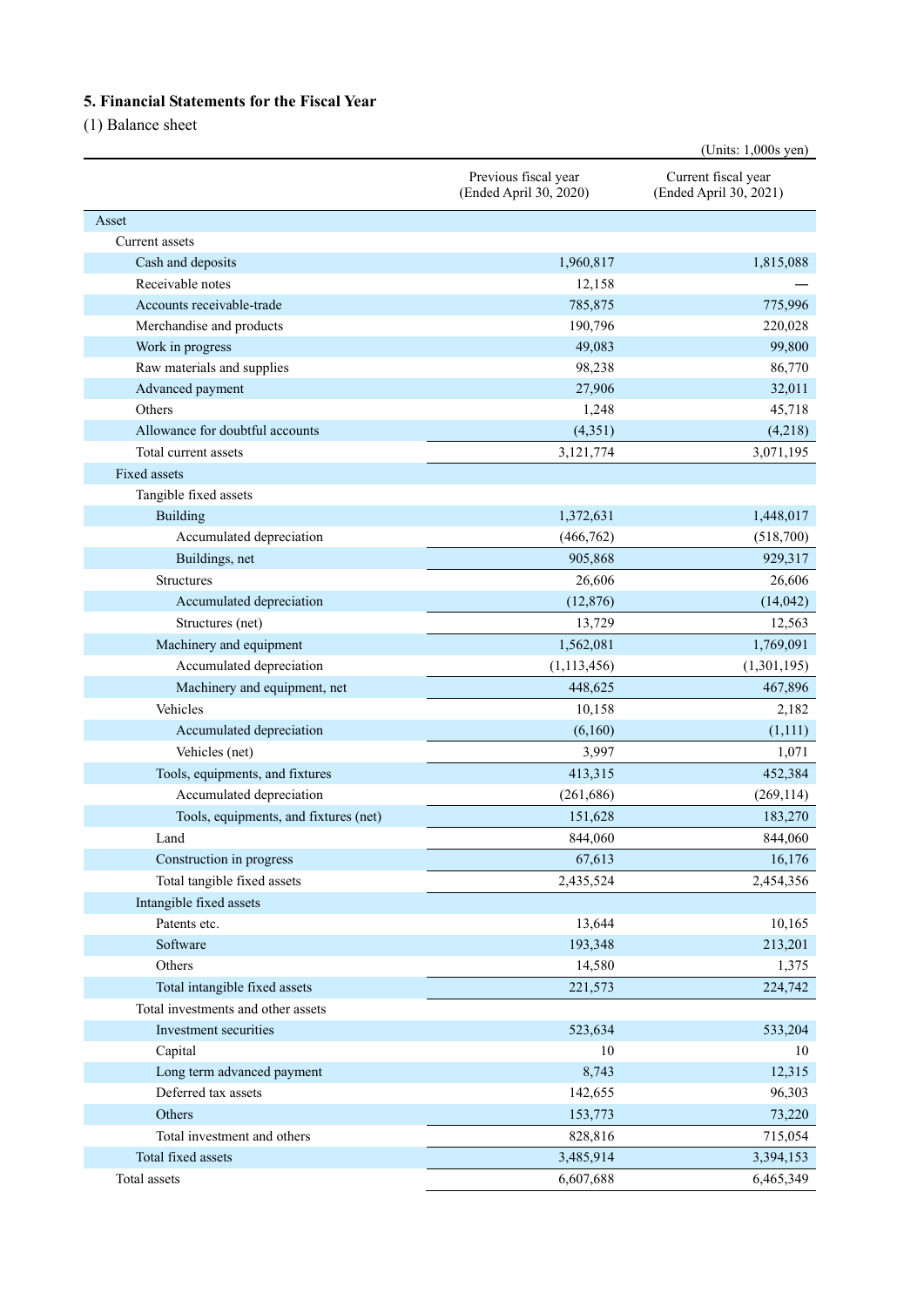|                                                          |                                                | (Units: $1,000s$ yen)                         |
|----------------------------------------------------------|------------------------------------------------|-----------------------------------------------|
|                                                          | Previous fiscal year<br>(Ended April 30, 2020) | Current fiscal year<br>(Ended April 30, 2021) |
| Liabilities                                              |                                                |                                               |
| <b>Current</b> liabilities                               |                                                |                                               |
| Accounts payable-trade                                   | 167,630                                        | 163,342                                       |
| Accounts payable-other                                   | 162,859                                        | 146,716                                       |
| Accrued expense                                          | 81,281                                         | 81,929                                        |
| Income taxes payable                                     | 87,100                                         | 15,400                                        |
| Advance payment                                          | 41,704                                         | 15,766                                        |
| Deposit                                                  | 13,230                                         | 18,552                                        |
| Provision for bonuses                                    | 150,900                                        | 153,650                                       |
| Officer retirement benefit                               | 100,000                                        |                                               |
| Others                                                   | 45,163                                         | 37,763                                        |
| Total current liabilities                                | 849,870                                        | 633,121                                       |
| Fixed liabilities                                        |                                                |                                               |
| Provision for retirement benefits                        | 6,009                                          | 5,351                                         |
| Others                                                   | 1,423                                          | 1,277                                         |
| Total fixed liabilities                                  | 7,432                                          | 6,628                                         |
| <b>Total liabilities</b>                                 | 857,303                                        | 639,750                                       |
| Net assets                                               |                                                |                                               |
| Shareholders' equity                                     |                                                |                                               |
| Capital stock                                            | 490,300                                        | 490,300                                       |
| Capital surplus                                          |                                                |                                               |
| Capital reserves                                         | 606,585                                        | 606,585                                       |
| Other capital surplus                                    |                                                | 7,737                                         |
| Total capital surplus                                    | 606,585                                        | 614,322                                       |
| Retained earnings                                        |                                                |                                               |
| Legal retained earnings                                  | 1,693                                          | 1,693                                         |
| Other retained earnings                                  |                                                |                                               |
| Retained earnings                                        | 4,922,770                                      | 4,979,863                                     |
| Total retained earnings                                  | 4,924,463                                      | 4,981,556                                     |
| Treasury stock                                           | (269, 031)                                     | (265, 577)                                    |
| Total shareholders' equity                               | 5,752,316                                      | 5,820,602                                     |
| Valuation and translation adjustments                    |                                                |                                               |
| Valuation difference on available-for-sale<br>securities | (1,930)                                        | 4,997                                         |
| Total valuation and translation adjustments              | (1,930)                                        | 4,997                                         |
| Total net assets                                         | 5,750,385                                      | 5,825,599                                     |
| Total liabilities and net assets                         | 6,607,688                                      | 6,465,349                                     |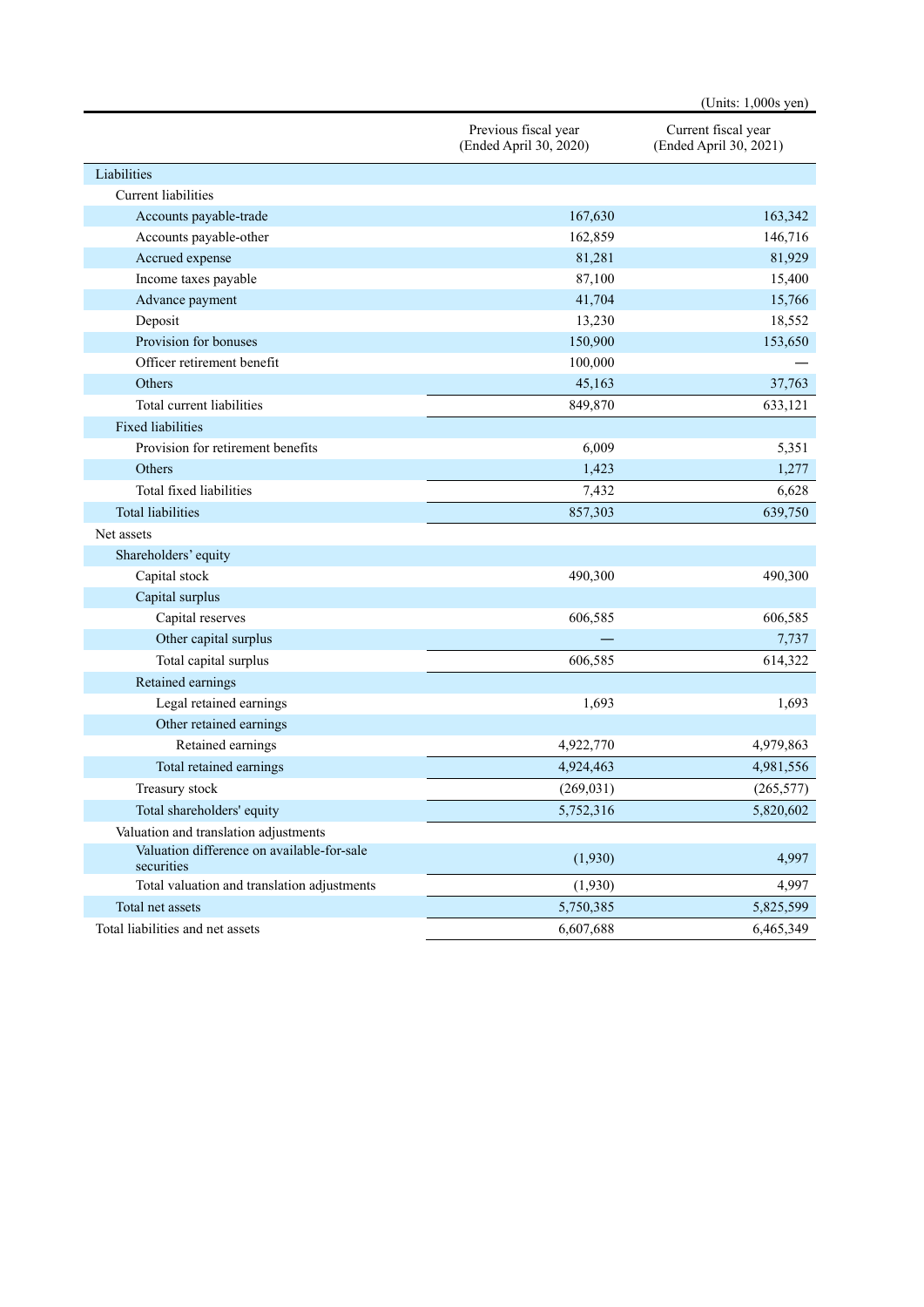# (2) Profit and loss statement

|                                               |                                                      | $(unit:1000s$ yen)                                  |
|-----------------------------------------------|------------------------------------------------------|-----------------------------------------------------|
|                                               | Previous fiscal year<br>(May 1, 2019-April 30, 2020) | Current fiscal year<br>(May 1, 2020-April 30, 2021) |
| Net Sales                                     |                                                      |                                                     |
| Sales from service                            | 1,696,939                                            | 1,703,638                                           |
| Product sales                                 | 4,039,295                                            | 3,292,259                                           |
| Sales of finished goods                       | 839,720                                              | 777,747                                             |
| Total sales                                   | 6,575,955                                            | 5,773,644                                           |
| Cost of sales                                 |                                                      |                                                     |
| Cost of service                               | 848,149                                              | 879,861                                             |
| Cost of product sales                         |                                                      |                                                     |
| Stock of product at beginning of the year     | 100,909                                              | 98,810                                              |
| Cost of product sales during year             | 1,840,722                                            | 1,741,652                                           |
| Total                                         | 1,941,632                                            | 1,840,462                                           |
| Transfer to other accounts                    | 28,184                                               | 18,543                                              |
| Stock of product at year end                  | 98,810                                               | 143,020                                             |
| Cost of production sales                      | 1,814,637                                            | 1,678,898                                           |
| Cost of goods sales                           |                                                      |                                                     |
| Stock of goods at beginning of the year       | 72,033                                               | 91,986                                              |
| Cost of goods sales during year               | 600,091                                              | 528,607                                             |
| Total                                         | 672,124                                              | 620,594                                             |
| Transfer to other accounts                    | 9,492                                                | 16,948                                              |
| Stock of goods at year end                    | 91,986                                               | 77,008                                              |
| Cost of goods sales                           | 570,646                                              | 526,636                                             |
| Total cost of sales                           | 3,233,434                                            | 3,085,397                                           |
| Gross profit                                  | 3,342,521                                            | 2,688,247                                           |
| Selling, general, and administrative expenses | 2,633,408                                            | 2,410,788                                           |
| Operating income                              | 709,112                                              | 277,458                                             |
| Non-operating income                          |                                                      |                                                     |
| Interest received                             | 597                                                  | 129                                                 |
| Interest from invested securities             | 411                                                  | 487                                                 |
| Dividends received                            | 950                                                  | 1,275                                               |
| Commissions received                          | 360                                                  | 289                                                 |
| Foreign exchange gains                        |                                                      | 422                                                 |
| Insurance cancellation refund                 |                                                      | 32,600                                              |
| Grant income                                  |                                                      | 14,630                                              |
| Others                                        | 1,426                                                | 3,542                                               |
| Total non-operating income                    | 3,746                                                | 53,377                                              |
| Non-operating expenses                        |                                                      |                                                     |
| Foreign exchange losses                       | 2,289                                                |                                                     |
| Total non-operating expenses                  | 2,289                                                |                                                     |
| Ordinary income                               | 710,569                                              | 330,836                                             |
| Extraordinary income                          |                                                      |                                                     |
| Profit from sales of fixed asset              | 133                                                  | 329                                                 |
| Total extraordinary income                    | 133                                                  | 329                                                 |
| <b>Extraordinary losses</b>                   |                                                      |                                                     |
| Loss on retirement of fixed assets            | 166                                                  | 3,083                                               |
| Loss on valuation of investment securities    | 14,750                                               |                                                     |
| Total extraordinary losses                    | 14,916                                               | 3,083                                               |
| Net income before taxes                       | 695,787                                              | 328,082                                             |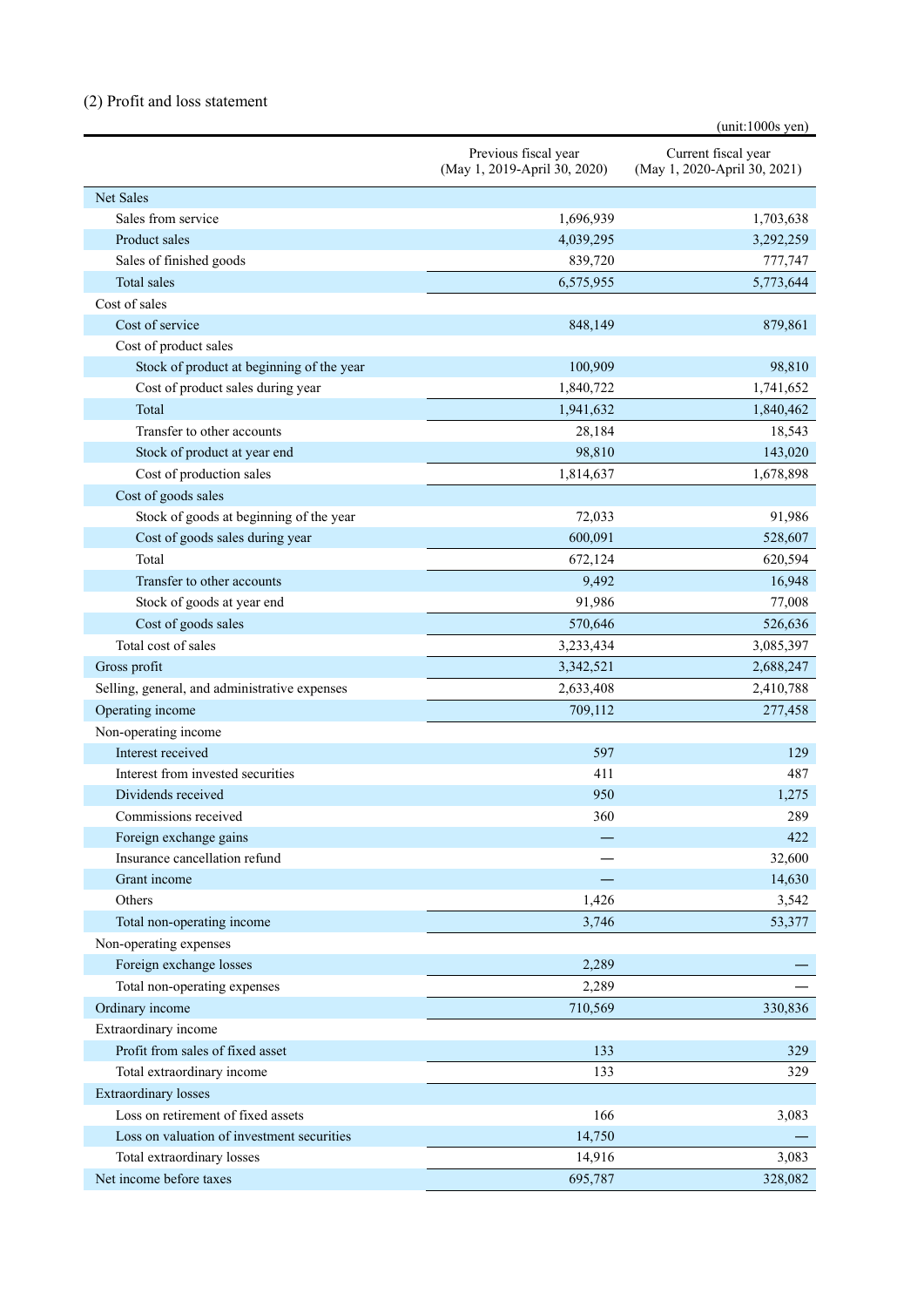(unit:1000s yen)

|                           | Previous fiscal year<br>(May 1, 2019-April 30, 2020) | Current fiscal year<br>(May 1, 2020-April 30, 2021) |
|---------------------------|------------------------------------------------------|-----------------------------------------------------|
| Current income taxes etc. | 215,564                                              | 59,261                                              |
| Income tax adjustment     | (21, 415)                                            | 43,317                                              |
| Income taxes              | 194.148                                              | 102,579                                             |
| Net income                | 501,638                                              | 225,503                                             |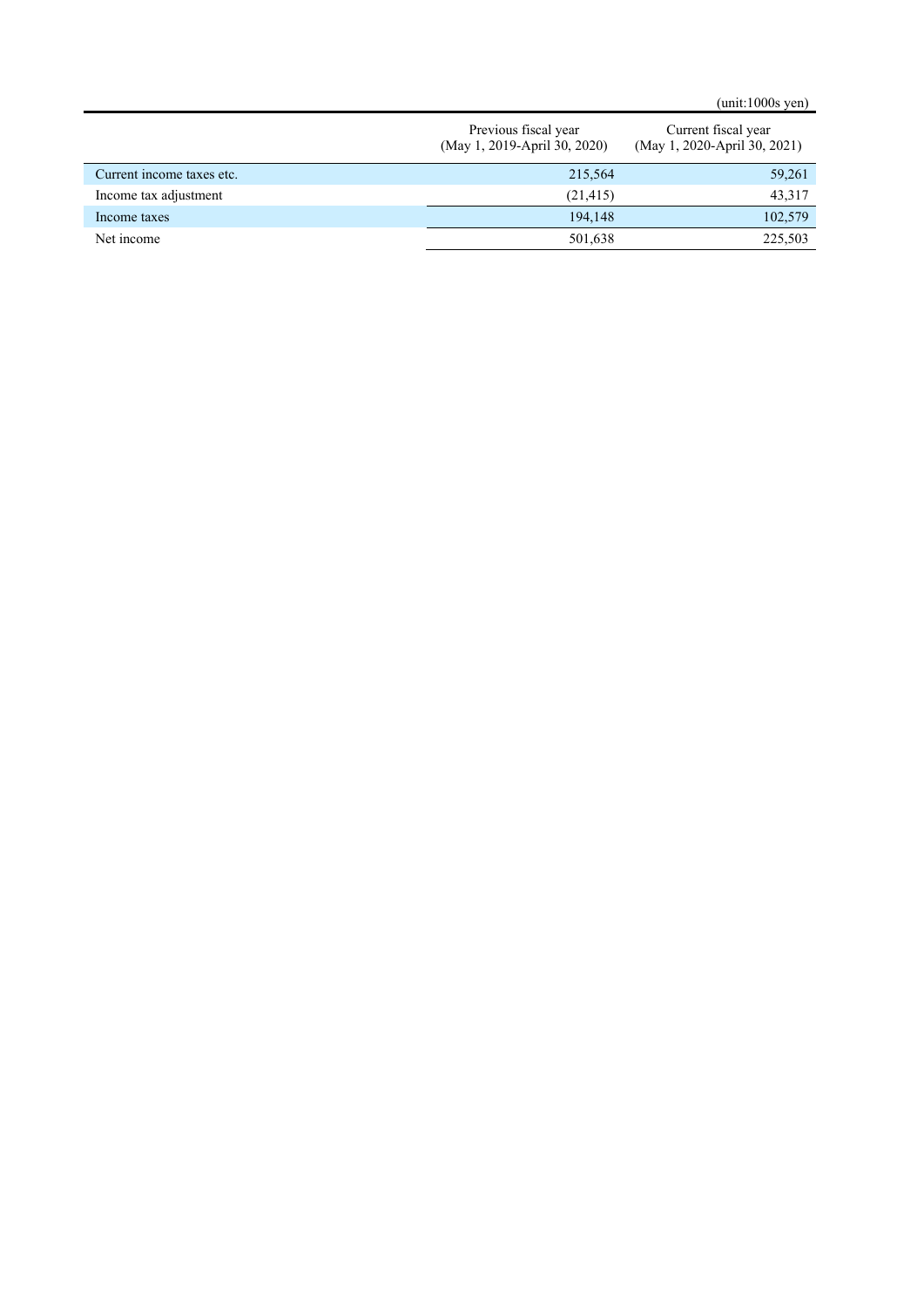## (3) Statement of cash flows

|                                                                |                                                      | $(unit:1000s$ yen)                                  |
|----------------------------------------------------------------|------------------------------------------------------|-----------------------------------------------------|
|                                                                | Previous fiscal year<br>(May 1, 2019-April 30, 2020) | Current fiscal year<br>(May 1, 2020-April 30, 2021) |
| Cash flows resulting from operating activities                 |                                                      |                                                     |
| Net income before taxes                                        | 695,787                                              | 328,082                                             |
| Depreciation expenses                                          | 353,806                                              | 411,169                                             |
| Increase (decrease) in allowance for doubtful accounts         | 1,592                                                | 2,065                                               |
| Increase (decrease) in provision for bonuses                   | 6,700                                                | 2,750                                               |
| Increase (decrease) in provision for retirement<br>benefits    |                                                      | (658)                                               |
| Increase(decrease) in officer retirement benefit               | 100,000                                              | (100,000)                                           |
| Interest and dividends received                                | (1, 547)                                             | (1, 404)                                            |
| Interest from invested securities                              | (411)                                                | (487)                                               |
| Foreign exchange losses (gains)                                | 1,493                                                | (618)                                               |
| Subsidy income                                                 |                                                      | (14, 630)                                           |
| Insurance cancellation refund                                  |                                                      | (32,600)                                            |
| Increase(decrease) in value of investment securities           | 14,750                                               |                                                     |
| Profit on sales of fixed asset                                 | (133)                                                | (329)                                               |
| Loss on disposal of fixed assets                               | 166                                                  | 3,083                                               |
| Decrease (increase) in notes and accounts receivable-<br>trade | 29,036                                               | 19,619                                              |
| Decrease (increase) in inventory assets                        | (63, 551)                                            | (68, 481)                                           |
| Increase (decrease) in accounts payable-trade                  | (1,550)                                              | (4,287)                                             |
| Increase (decrease) in accrued consumption taxes               | (7,833)                                              | (7,400)                                             |
| Others                                                         | 30,348                                               | (24, 392)                                           |
| Subtotal                                                       | 1,158,653                                            | 511,481                                             |
| Interest and dividends received                                | 2,014                                                | 2,406                                               |
| Grant received                                                 |                                                      | 14,630                                              |
| Income taxes paid                                              | (311, 490)                                           | (169, 181)                                          |
| Cash flows due to operating activities                         | 849,178                                              | 359,336                                             |
| Cash flows due to investing activities                         |                                                      |                                                     |
| Purchase of property, plant, and equipment                     | (548,308)                                            | (350, 105)                                          |
| Sales of tangible fixed assets                                 |                                                      | 420                                                 |
| Purchase of intangible fixed assets                            | (98, 370)                                            | (96, 152)                                           |
| Purchase of investment securities                              | (305, 394)                                           |                                                     |
| Collection of loans receivable                                 |                                                      | 108,887                                             |
| Payments into time deposits                                    | (405,000)                                            | (405,000)                                           |
| Proceeds from withdrawal of time deposits                      | 605,000                                              | 405,000                                             |
| Others                                                         | (21, 974)                                            | 1,132                                               |
| Cash flows due to investing activities                         | (774, 047)                                           | (335, 819)                                          |
| Cash flows due to financing activities                         |                                                      |                                                     |
| Cash dividends paid                                            | (185,501)                                            | (168,915)                                           |
| Purchase of treasury stock                                     | (183)                                                |                                                     |
| Others                                                         | (1, 897)                                             | (948)                                               |
| Cash flows due to financing activities                         | (187, 583)                                           | (169, 864)                                          |
| Effect of exchange rate on cash and cash equivalents           | (1, 493)                                             | 618                                                 |
| Net increase (decrease) in cash and cash equivalents           | (113, 946)                                           | (145, 728)                                          |
| Balance of cash and cash equivalents at beginning of year      | 1,669,763                                            | 1,555,817                                           |
| Balance of cash and cash equivalents at end of quarter         | 1,555,817                                            | 1,410,088                                           |